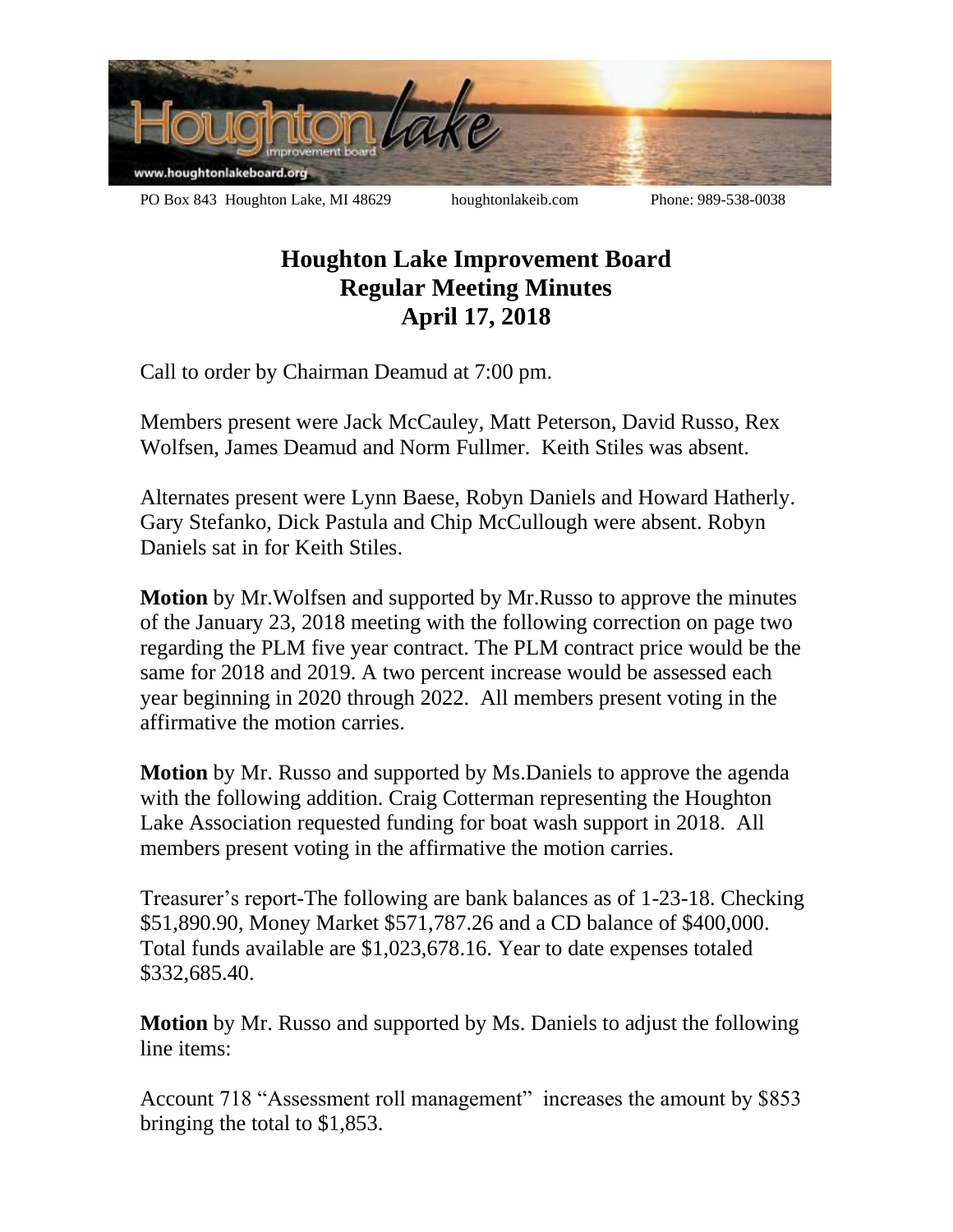Account 719 "Office supplies" increases the amount by \$186 bringing the total to \$686.

Account 723 "Printing and Publishing" increases the amount by \$47 bringing the total to \$547.

Account "Studies and Special Projects" increases the amount by \$43,399 bringing the total to \$107,968.

Members voting in favor of the motion were Mr. Wolfsen, Mr. Russo, Mr. Peterson, Mr. McCauley, Ms. Daniels and Mr. Fullmer. Chairman Deamud passed. The motion carries.

**Motion** by Mr. Russo and supported by Mr. Peterson to adopt the 2018- 2019 budget as presented. Members voting in favor of the motion were Mr. Wolfsen, Mr. Russo, Mr. Peterson, Mr. McCauley, Ms. Daniels and Mr. Fullmer. Chairman Deamud passed. The motion carries.

**Motion** by Mr. Russo and supported by Mr. Daniels to fund the Houghton Lake Lake Association "Boatwash project" for the 2018 season in the amount of \$10,000. Members voting in favor of the motion were Mr. Wolfsen, Mr. Russo, Mr. Peterson, Mr. McCauley, Ms. Daniels and Mr. Fullmer. Chairman Deamud passed. The motion carries.

**RLS presentation-**Mike Solomon invited board members to accompany Jason from PLM and himself on an inspection of the fall treatment area to be conducted in May. Date and place to be determined. The aquatic plant survey is scheduled for June 23-29, 2018. Mr. Solomon suggested to the board that Dr. Scott Heron be invited to the June regular meeting to discuss the reintroduction of wild rice into areas of the lake that historically supported the plant.

**Motion** by Mr. Wolfsen and supported by Ms. Daniels to pay Secretary-Treasruer Fullmer an additional \$1200 per year of expanded duties of assessment roll maintenance retroactive to April 1, 2018. All members, except Mr. Fullmer who abstained, voting in the affirmative the motion carries.

**Motion** by Mr. Wolfsen and supported by Mr. Peterson to authorize Mr. Fullmer to sign and return DEQ permit for diver assisted suction harvesting in the North Bay. All members voting in the affirmative the motion carries.